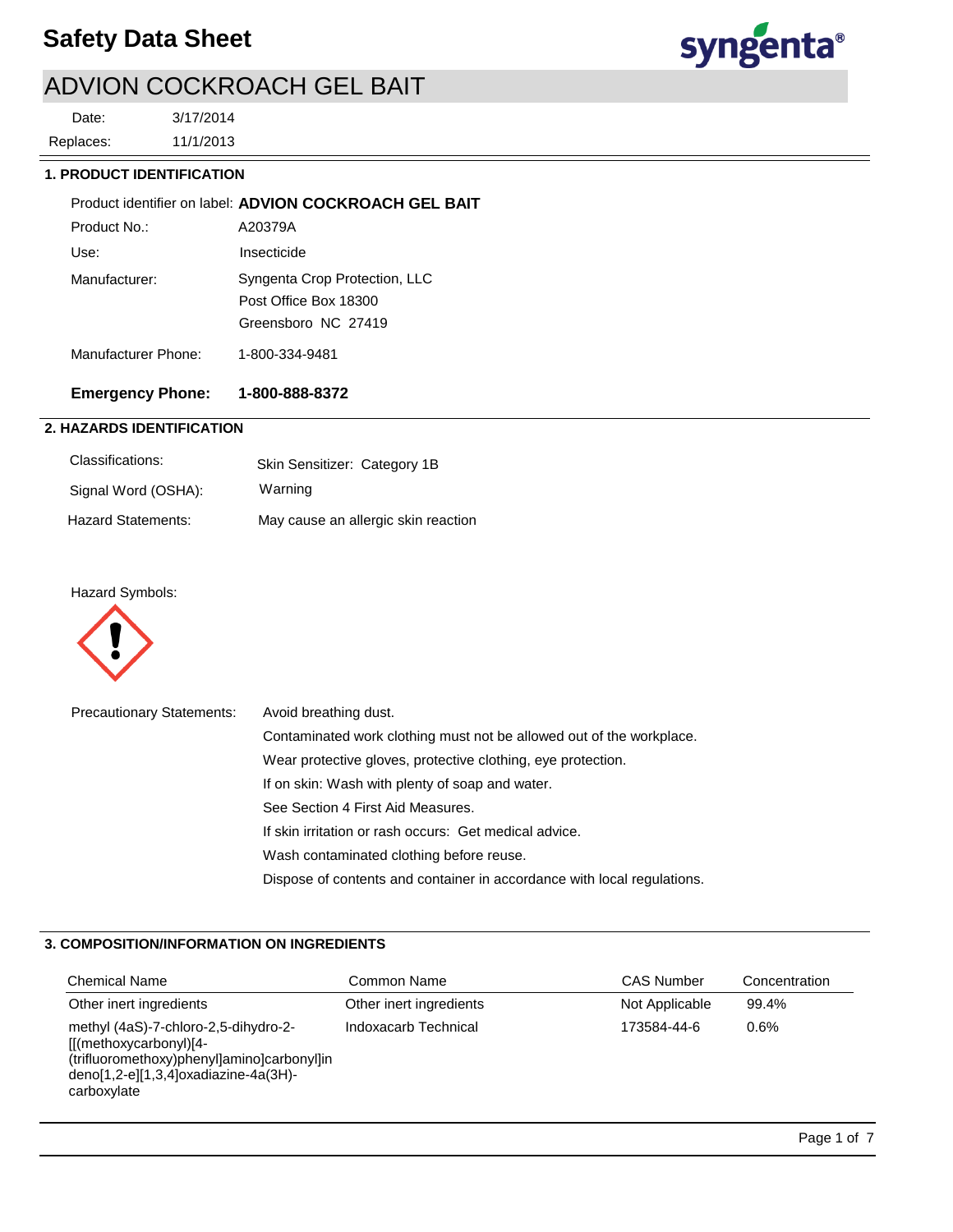

# ADVION COCKROACH GEL BAIT

3/17/2014 Date:

11/1/2013 Replaces:

Ingredients not precisely identified are proprietary or non-hazardous. Values are not product specifications.

### **4. FIRST AID MEASURES**

Have the product container, label or Safety Data Sheet with you when calling Syngenta (800-888-8372), a poison contol center or doctor, or going for treatment.

If swallowed: First aid measures are not normally required. If you feel unwell or have concerns, contact Syngenta (800-888-8372), a poison control center or doctor for treatment advice. Ingestion:

If in eyes: Rinse eyes with water. First aid measures are not normally required. If concerned, call Syngenta (800-888-8372), a poison control center or doctor for treatment advice. Eye Contact:

If on skin or clothing: First aid measures are not normally required. Wash material from the skin. If concerned, call Syngenta (800-888-8372), a poison control center or doctor for treament advice. Skin Contact:

If inhaled: First aid measures are not normally required. If you feel unwell or have concerns, contact Syngenta (800-888-8372), a poison control center or doctor for treatment advice. Inhalation:

Most important symptoms/effects:

Allergic skin reaction

Indication of immediate medical attention and special treatment needed:

There is no specific antidote if this product is ingested.

Treat symptomatically.

Persons suffering a temporary allergic reaction may respond to treatment with antihistamines or steroid creams and/or systemic steroids.

#### **5. FIRE FIGHTING MEASURES**

Suitable (and unsuitable) extinguishing media:

Use dry chemical, foam or CO2 extinguishing media.

Specific Hazards:

During a fire, irritating and possibly toxic gases may be generated by thermal decomposition or combustion.

Prevent use of contaminated buildings, area, and equipment until decontaminated. Water runoff can cause environmental damage.

Special protective equipment and precautions for firefighters:

Wear full protective clothing and self-contained breathing apparatus. Evacuate nonessential personnel from the area to prevent human exposure to fire, smoke, fumes or products of combustion.

## **6. ACCIDENTAL RELEASE MEASURES**

Personal precautions, protective equipment, and emergency procedures:

Follow exposure controls/personal protection outlined in Section 8.

Methods and materials for containment and cleaning up:

Control the spill at its source. Contain the spill to prevent from spreading or contaminating soil or from entering sewage and drainage systems or any body of water. Clean up spills immediately, observing precautions outlined in Section 8. Cover entire spill with absorbing material and place into compatible disposal container. Scrub area with hard water detergent (e.g. commercial products such as Tide, Joy, Spic and Span). Pick up wash liquid with additional absorbent and place into compatible disposal container. Once all material is cleaned up and placed in a disposal container, seal container and arrange for disposition.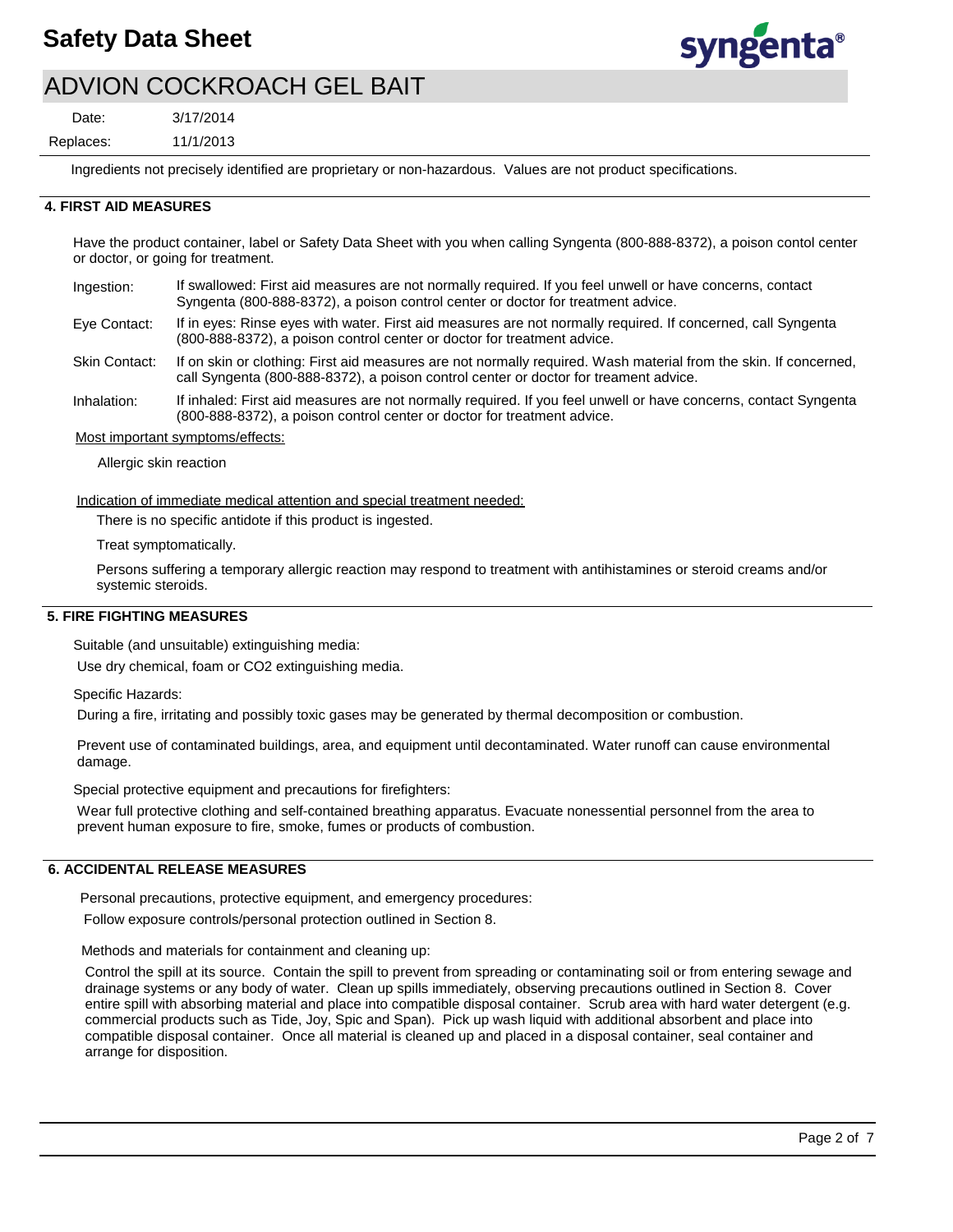

# ADVION COCKROACH GEL BAIT

11/1/2013 3/17/2014 Replaces: Date:

### **7. HANDLING AND STORAGE**

#### Precautions for safe handling:

Store the material in a well-ventilated, secure area out of reach of children and domestic animals. Do not store food, beverages or tobacco products in the storage area. Prevent eating, drinking, tobacco use, and cosmetic application in areas where there is a potential for exposure to the material. Wash thoroughly with soap and water after handling.

Conditions for safe storage, including any incompatibilities:

Not Applicable

### **8. EXPOSURE CONTROLS/PERSONAL PROTECTION**

### **THE FOLLOWING RECOMMENDATIONS FOR EXPOSURE CONTROLS/PERSONAL PROTECTION ARE INTENDED FOR THE MANUFACTURE, FORMULATION AND PACKAGING OF THIS PRODUCT.**

#### **FOR COMMERCIAL APPLICATIONS AND/OR ON-FARM APPLICATIONS CONSULT THE PRODUCT LABEL.**

Occupational Exposure Limits:

| <b>Chemical Name</b>    | OSHA PEL        | ACGIH TLV       | Other                                              | Source         |
|-------------------------|-----------------|-----------------|----------------------------------------------------|----------------|
| Other inert ingredients | Not Applicable  | Not Applicable  | Not Applicable                                     | Not Applicable |
| Indoxacarb Technical    | Not Established | Not Established | 1 mg/m <sup>3</sup> 8hr & 12hr<br>TWA (respirable) | Manufacturer   |

### Appropriate engineering controls:

Use effective engineering controls to comply with occupational exposure limits (if applicable).

#### Individual protection measures:

#### Ingestion:

Prevent eating, drinking, tobacco usage and cosmetic application in areas where there is a potential for exposure to the material. Wash thoroughly with soap and water after handling.

#### Eye Contact:

Where eye contact is likely use dust-proof chemical goggles.

#### Skin Contact:

Where contact is likely, wear chemical-resistant gloves (such as barrier laminate, butyl rubber, nitrile rubber, neoprene rubber, natural rubber, polyvinyl chloride [PVC] or Viton), coveralls, socks and chemical-resistant footwear.

#### Inhalation:

A respirator is not normally required when handling this substance.

In case of emergency spills, use a NIOSH approved respirator with any N, R, P or HE filter.

## **9. PHYSICAL AND CHEMICAL PROPERTIES**

Odor: None Appearance: Yellow gel pH: 6.08 Initial boiling point and boiling range: Not Available Melting point/freezing point: Not Available Odor Threshold: Not Available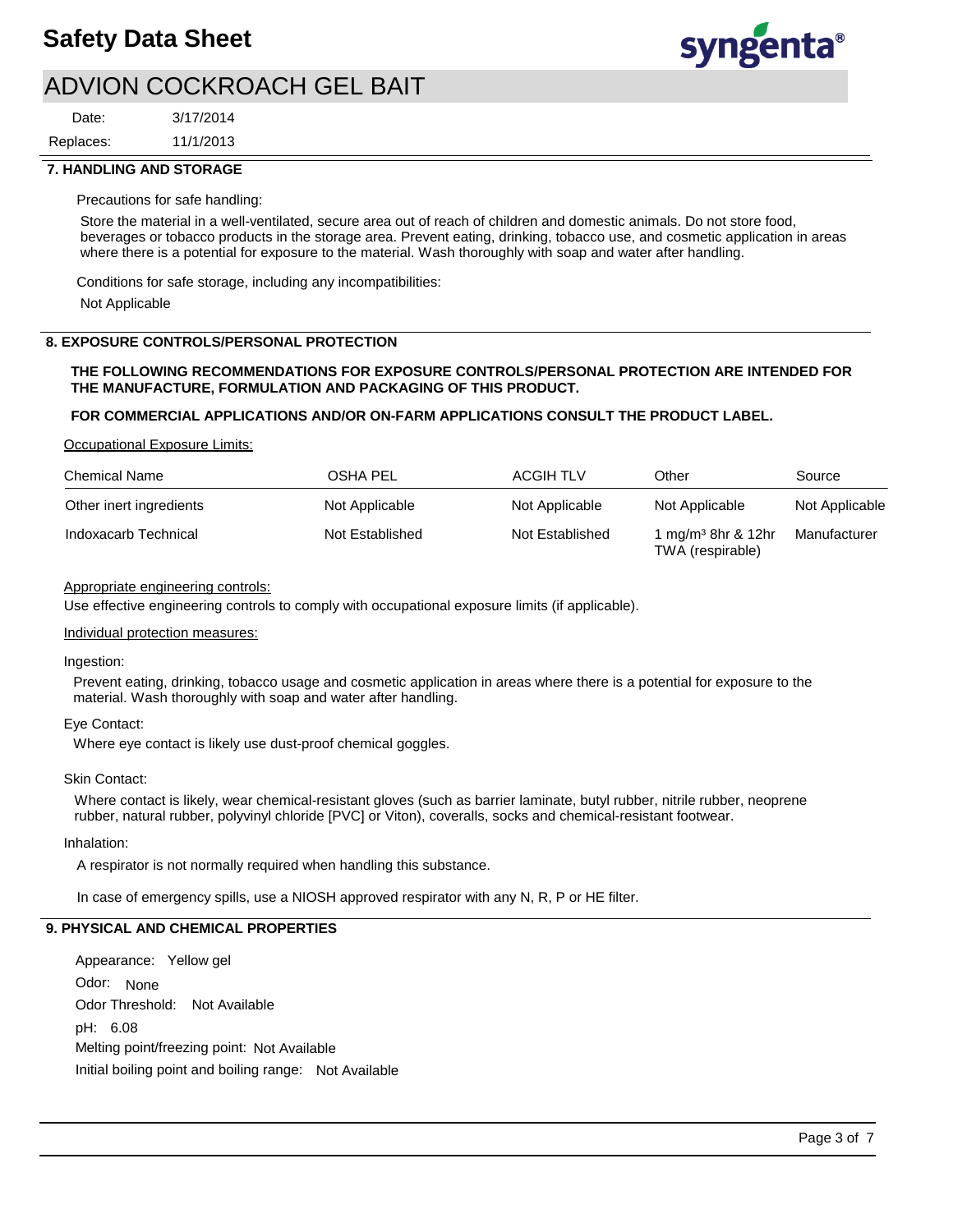

# ADVION COCKROACH GEL BAIT

| Date:                                                                       | 3/17/2014                                                                               |                                                       |               |
|-----------------------------------------------------------------------------|-----------------------------------------------------------------------------------------|-------------------------------------------------------|---------------|
| Replaces:                                                                   | 11/1/2013                                                                               |                                                       |               |
| Flash Point (Test Method):<br>Flammable Limits (% in Air):<br>Flammability: | Vapor Pressure: Indoxacarb Technical<br>Vapor Density: Not Available                    | Not Available<br>Not Available<br>Not Available       | Not Available |
|                                                                             | Relative Density: $1.0755$ g/ml @ 68°F (20°C)<br>Solubility (ies): Indoxacarb Technical | Partition coefficient: n-octanol/water: Not Available | Not Available |
| Viscosity: Not Available                                                    | Autoignition Temperature: Not Available<br>Decomposition Temperature: Not Available     |                                                       |               |
| Other: Not Available                                                        |                                                                                         |                                                       |               |

## **10. STABILITY AND REACTIVITY**

Possibility of hazardous reactions: Will not occur. Chemical stability: Stable under normal use and storage conditions. Reactivity: Not reactive. Conditions to Avoid: None known

Incompatible materials: None known

Hazardous Decomposition Products: Not Available

# **11. TOXICOLOGICAL INFORMATION**

Likely routes of exposure: Health effects information Dermal

Symptoms of exposure: Rash, redness or itching

Delayed, immediate and chronic effects of exposure: Allergic skin reaction

#### Numerical measures of toxicity (acute toxicity/irritation studies (finished product))

| Ingestion:                 | Oral (LD50 Rat):                    | > 5000 mg/kg body weight   |
|----------------------------|-------------------------------------|----------------------------|
| Dermal:                    | Dermal (LD50 Rat) :                 | > 5000 mg/kg body weight   |
| Inhalation:                | Inhalation (LC50 Female<br>$Rat)$ : | $> 5.5$ mg/l air - 4 hours |
| Eye Contact:               | Non-Irritating (Rabbit)             |                            |
| <b>Skin Contact:</b>       | Non-Irritating (Rabbit)             |                            |
| <b>Skin Sensitization:</b> | A skin sensitizer (Guinea Pig)      |                            |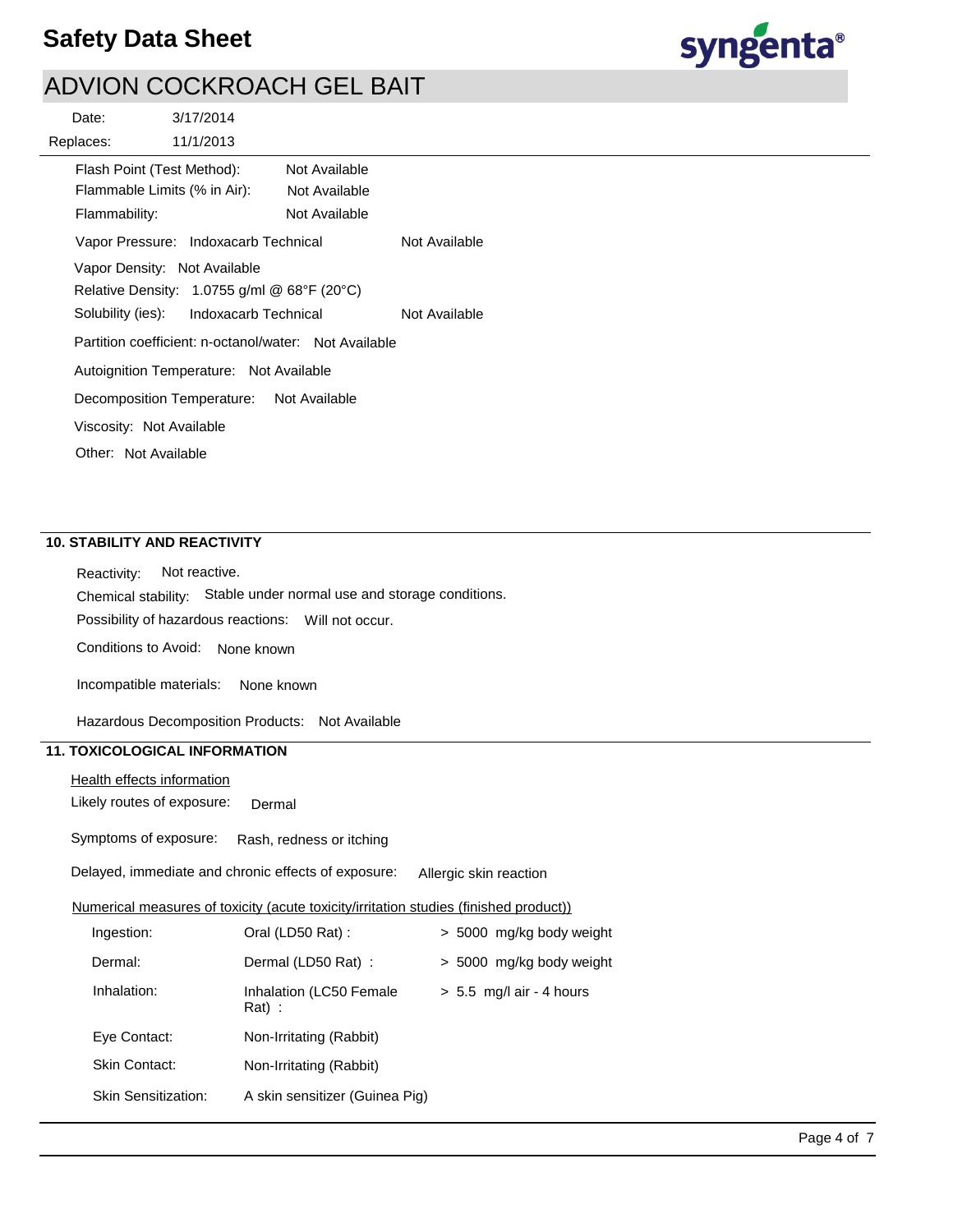

# ADVION COCKROACH GEL BAIT

| Date:     | 3/17/2014 |
|-----------|-----------|
| Replaces: | 11/1/2013 |

Reproductive/Developmental Effects

Indoxacarb Technical: Animal testing showed effects on reproduction at levels equal to or above those causing parental toxicity.

Animal testing showed effects on embryo-fetal development at levels equal to or above those causing maternal toxicity.

#### Chronic/Subchronic Toxicity Studies

Indoxacarb Technical: The following effects occurred at levels of exposure that significantly exceed those expected under labeled usage conditions.

Inhalation; rat; Incoordination, mortality, red blood cell destruction causing abnormal decrease in number of red blood cells (anemia)

### **Carcinogenicity**

Indoxacarb Technical: Animal testing did not show any carcinogenic effects. Tests on bacterial or mammalian cell cultures did not show mutagenic effects. Did not cause genetic damage in animals.

| <b>Chemical Name</b>                                                                                                                                                     | NTP/IARC/OSHA Carcinogen |
|--------------------------------------------------------------------------------------------------------------------------------------------------------------------------|--------------------------|
| Other inert ingredients                                                                                                                                                  | No                       |
| methyl (4aS)-7-chloro-2,5-dihydro-2-<br>$[(\text{methoxycarbonyl})[4 -$<br>(trifluoromethoxy)phenyl]amino]carbonyl]inden<br>o[1,2-e][1,3,4]oxadiazine-4a(3H)-carboxylate | No                       |
| <b>Other Toxicity Information</b><br>None                                                                                                                                |                          |
| <b>Toxicity of Other Components</b><br>Other inert ingredients<br>Not Applicable                                                                                         |                          |
| <b>Target Organs</b><br><b>Active Ingredients</b>                                                                                                                        |                          |
| Indoxacarb Technical:                                                                                                                                                    | Nervous system           |
| Inert Ingredients<br>Other inert ingredients:                                                                                                                            | Not Applicable           |

## **12. ECOLOGICAL INFORMATION**

Eco-Acute Toxicity

Indoxacarb Technical: Fish (Rainbow Trout) 96-hour LC50 0.65 mg/l Bird (Bobwhite Quail) LD50 Oral 98 mg/kg Invertebrate (Water Flea) Daphnia Magna 48-hour EC50 0.60 mg/l

Environmental Fate

Indoxacarb Technical:

Information given is based on data on the components and the ecotoxicology of similar products. Environmental Hazards: Do not apply directly to water, or to areas where surface water is present, or to intertidal areas below the mean high water mark.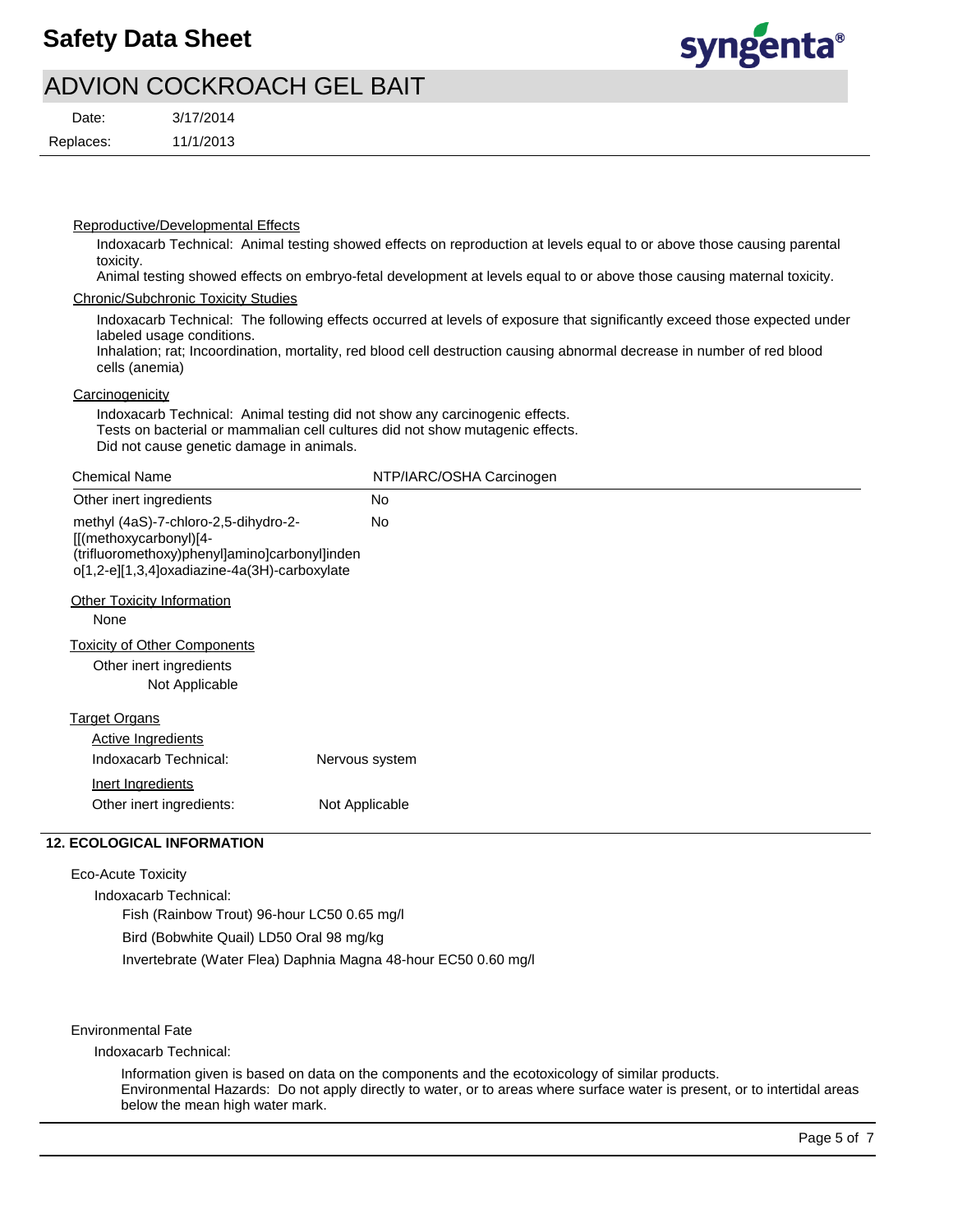

# ADVION COCKROACH GEL BAIT

Replaces: Date:

11/1/2013 3/17/2014

### **13. DISPOSAL CONSIDERATIONS**

Disposal:

Do not reuse product containers. Dispose of product containers, waste containers, and residues according to local, state, and federal health and environmental regulations.

Characteristic Waste: Not Applicable

Listed Waste: Not Applicable

## **14. TRANSPORT INFORMATION**

DOT Classification

Ground Transport - NAFTA Not regulated

**Comments** 

Water Transport - International Not regulated

Air Transport Not regulated

### **15. REGULATORY INFORMATION**

Pesticide Registration:

This chemical is a pesticide product registered by the Environmental Protection Agency and is subject to certain labeling requirements under federal pesticide law. These requirements differ from the classification criteria and hazard information required for safety data sheets, and for workplace labels of non-pesticide chemicals. Following is the hazard information as required on the pesticide label:

Caution: Avoid contact with skin, eyes or clothing. Wash thoroughly with soap and water after handling. Prolonged or frequently repeated skin contact may cause allergic reactions in some individuals.

EPCRA SARA Title III Classification: EPA Registration Number(s): 100-1484

Section 311/312 Hazard Classes: Acute Health Hazard

Section 313 Toxic Chemicals: None

California Proposition 65:

Not Applicable

CERCLA/SARA 304 Reportable Quantity (RQ):

Not Applicable

RCRA Hazardous Waste Classification (40 CFR 261):

Not Applicable

TSCA Status:

Exempt from TSCA, subject to FIFRA